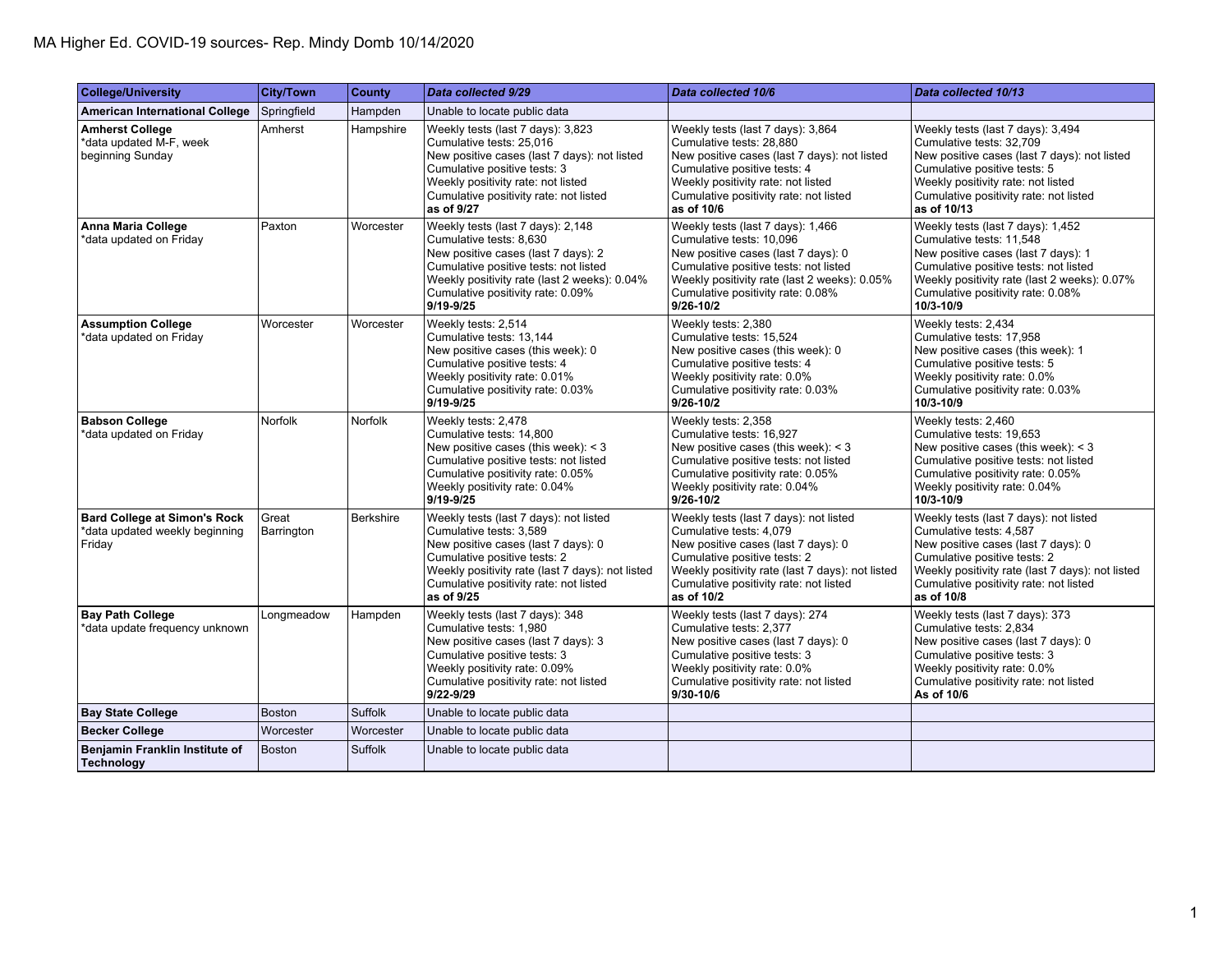| College/University                                                          | <b>City/Town</b> | <b>County</b>    | Data collected 9/29                                                                                                                                                                                                                | Data collected 10/6                                                                                                                                                                                                                              | Data collected 10/13                                                                                                                                                                                                                              |
|-----------------------------------------------------------------------------|------------------|------------------|------------------------------------------------------------------------------------------------------------------------------------------------------------------------------------------------------------------------------------|--------------------------------------------------------------------------------------------------------------------------------------------------------------------------------------------------------------------------------------------------|---------------------------------------------------------------------------------------------------------------------------------------------------------------------------------------------------------------------------------------------------|
| <b>Bentley University</b><br>*data update frequency unknown                 | Waltham          | Middlesex        | Weekly tests (last 7 days): 3,542<br>Cumulative tests: 17,015<br>New positive cases (last 7 days): 4<br>Cumulative positive tests: 5<br>Weekly positivity rate: not listed<br>Cumulative positivity rate: 0.03%<br>as of 9/28      | Weekly tests (last 7 days): 3,446<br>Cumulative tests: 21,186<br>New positive cases (last 7 days): 5<br>Cumulative positive tests: 11<br>Weekly positivity rate: not listed<br>Cumulative positivity rate: 0.05%<br>as of 10/5                   | Weekly tests (last 7 days): 3,318<br>Cumulative tests: 24,504<br>New positive cases (last 7 days): 0<br>Cumulative positive tests: 11<br>Weekly positivity rate: not listed<br>Cumulative positivity rate: 0.05%<br>as of 10/12                   |
| <b>Berklee College of Music</b>                                             | <b>Boston</b>    | Suffolk          | Unable to locate public data                                                                                                                                                                                                       |                                                                                                                                                                                                                                                  |                                                                                                                                                                                                                                                   |
| <b>Boston Architectural College</b>                                         | <b>Boston</b>    | <b>Suffolk</b>   | Unable to locate public data                                                                                                                                                                                                       |                                                                                                                                                                                                                                                  |                                                                                                                                                                                                                                                   |
| <b>Boston Baptist College</b>                                               | <b>Boston</b>    | Suffolk          | Unable to locate public data                                                                                                                                                                                                       |                                                                                                                                                                                                                                                  |                                                                                                                                                                                                                                                   |
| <b>Boston College</b><br>*data updated T-F, week<br>beginning Monday        | Chestnut Hill    | Middlesex        | Weekly tests: 8,359<br>Cumulative tests: 39,289<br>New positive cases (this week): 41<br>Cumulative positive tests: 170<br>Weekly positivity rate: 0.49%<br>Cumulative positivity rate: 0.43%<br>$9/21 - 9/27$                     | Weekly tests: 6,587<br>Cumulative tests: 44,687<br>New positive cases (this week): 9<br>Cumulative positive tests: 177<br>Weekly positivity rate: not yet listed<br>Cumulative positivity rate: 0.39%<br>$9/28 - 10/4$                           | Weekly tests: 7,187<br>Cumulative tests: 52,327<br>New positive cases (this week): 12<br>Cumulative positive tests: 193<br>Weekly positivity rate: 0.16%<br>Cumulative positivity rate: 0.36%<br>10/5-10/11                                       |
| <b>Boston Graduate School of</b><br>Psyhcoanalysis                          | <b>Brookline</b> |                  | Unable to locate public data                                                                                                                                                                                                       |                                                                                                                                                                                                                                                  |                                                                                                                                                                                                                                                   |
| <b>Boston Universtiy</b><br>*data updated daily                             | Boston           | Suffolk          | Weekly tests: 25,891<br>Cumulative tests: 166,473<br>New positive cases (this week): 0<br>Cumulative positive tests: 124<br>Weekly positivity rate: -0.01%<br>Cumulative positivity rate: 0.07%<br>$9/22 - 9/28$                   | Weekly tests: 30,661<br>Cumulative tests: 192,958<br>New positive cases (this week): 13<br>Cumulative positive tests: 137<br>Weekly positivity rate: 0.04%<br>Cumulative positivity rate: 0.07%<br>9/29-10/4                                     | Weekly tests: 31,032<br>Cumulative tests: 223,990<br>New positive cases (this week): 8<br>Cumulative positive tests: 145<br>Weekly positivity rate: 0.03%<br>Cumulative positivity rate: 0.06%<br>10/5-10/11                                      |
| <b>Brandeis University</b><br>*data updated daily, week<br>beginning Sunday | Waltham          | Middlesex        | Weekly tests: 5,345<br>Cumulative tests: 32,596<br>New positive cases (this week): 2<br>Cumulative positive tests: not listed<br>Weekly positivity rate: 0.04%<br>Cumulative positivity rate: not listed<br>9/20-9/26              | Weekly tests: 5,117<br>Cumulative tests: 37,204<br>New positive cases (this week): 3<br>Cumulative positive tests: not listed<br>Weekly positivity rate: 0.08%<br>Cumulative positivity rate: not listed<br>$9/27 - 10/3$                        | Weekly tests: 5,916<br>Cumulative tests: 43,084<br>New positive cases (this week): 2<br>Cumulative positive tests: not listed<br>Weekly positivity rate: 0.03%<br>Cumulative positivity rate: not listed<br>10/4-10/10                            |
| <b>Cambridge College</b>                                                    | Cambridge        | <b>Middlesex</b> | Unable to locate public data                                                                                                                                                                                                       |                                                                                                                                                                                                                                                  |                                                                                                                                                                                                                                                   |
| <b>Clark University</b><br>*data updated daily                              | Worcester        | Worcester        | Weekly tests (last 7 days): 6,168<br>Cumulative tests: 37,238<br>New positive cases (last 7 days): 1<br>Cumulative positive tests: 1<br>Weekly positivity rate: not listed<br>Cumulative positivity rate: not listed<br>as of 9/28 | Weekly tests (last 7 days): 6,193<br>Cumulative tests: 43,431<br>New positive cases (last 7 days): 0<br>Cumulative positive tests: 1<br>Weekly positivity rate: not listed<br>Cumulative positivity rate: not listed<br>as of 10/5               | Weekly tests (last 7 days): 6,448<br>Cumulative tests: 49,879<br>New positive cases (last 7 days): 3<br>Cumulative positive tests: 4<br>Weekly positivity rate: not listed<br>Cumulative positivity rate: not listed<br>as of 10/12               |
| <b>Curry College</b>                                                        | Milton           | <b>Norfolk</b>   | data not collected                                                                                                                                                                                                                 | Weekly tests (last 7 days): 1,692<br>Cumulative tests: 12,732<br>New positive cases (last 7 days): 10<br>Cumulative positive tests: 1<br>Weekly positivity rate: not listed<br>Cumulative positivity rate (last 2 weeks):<br>0.53%<br>as of 10/5 | Weekly tests (last 7 days): 1,692<br>Cumulative tests: 12,732<br>New positive cases (last 7 days): 10<br>Cumulative positive tests: 33<br>Weekly positivity rate: not listed<br>Cumulative positivity rate (last 2 weeks):<br>0.53%<br>as of 10/6 |
| <b>Dean College</b>                                                         | Franklin         | <b>Norfolk</b>   | Data unavailable due to online learning                                                                                                                                                                                            |                                                                                                                                                                                                                                                  |                                                                                                                                                                                                                                                   |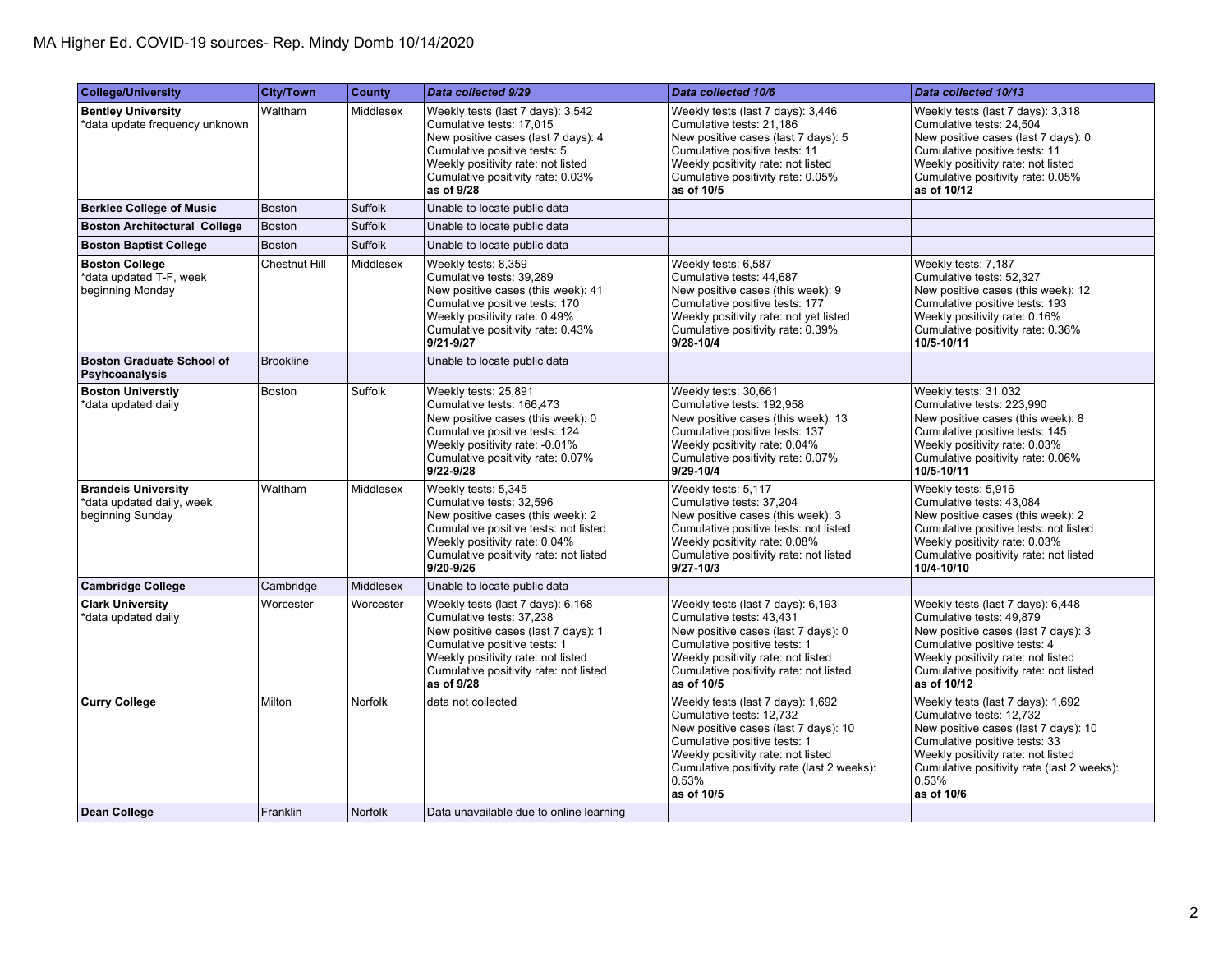| <b>College/University</b>                                               | <b>City/Town</b> | County         | Data collected 9/29                                                                                                                                                                                                             | Data collected 10/6                                                                                                                                                                                                             | Data collected 10/13                                                                                                                                                                                                              |
|-------------------------------------------------------------------------|------------------|----------------|---------------------------------------------------------------------------------------------------------------------------------------------------------------------------------------------------------------------------------|---------------------------------------------------------------------------------------------------------------------------------------------------------------------------------------------------------------------------------|-----------------------------------------------------------------------------------------------------------------------------------------------------------------------------------------------------------------------------------|
| <b>Eastern Nazarene College</b><br>*data update frequency unknown       | Quincy           | Norfolk        | Weekly tests: not listed<br>Cumulative tests: 1,257<br>New positive cases (this week): not listed<br>Cumulative positive tests: 3<br>Weekly positivity rate: not listed<br>Cumulative positivity rate: not listed<br>as of 9/25 | Weekly tests: not listed<br>Cumulative tests: 1,467<br>New positive cases (this week): not listed<br>Cumulative positive tests: 3<br>Weekly positivity rate: not listed<br>Cumulative positivity rate: not listed<br>as of 10/2 | Weekly tests: not listed<br>Cumulative tests: 1,767<br>New positive cases (this week): not listed<br>Cumulative positive tests: 3<br>Weekly positivity rate: not listed<br>Cumulative positivity rate: not listed<br>as of 10/9   |
| <b>Elms College</b><br>*data update frequency unknown                   | Chicopee         | Hampden        | Weekly tests (last 2 weeks): 352<br>Cumulative tests: 2,097<br>New positive cases (this week): 0<br>Cumulative positive tests: 1<br>Weekly positivity rate: not listed<br>Cumulative positivity rate: 0.05%<br>as of 9/28       | Weekly tests (last 2 weeks): 160<br>Cumulative tests: 2,257<br>New positive cases (this week): 0<br>Cumulative positive tests: 1<br>Weekly positivity rate: not listed<br>Cumulative positivity rate: 0.04%<br>as of 10/5       | Weekly tests (last 2 weeks): 472<br>Cumulative tests: 2,582<br>New positive cases (this week): 1<br>Cumulative positive tests: 2<br>Weekly positivity rate: not listed<br>Cumulative positivity rate: 0.04%<br>as of 10/12        |
| <b>Emerson College</b><br>*data updated daily, week<br>beginning Sunday | Boston           | Suffolk        | Weekly tests: 3,274<br>Cumulative tests: 19,836<br>New positive cases (this week): 5<br>Cumulative positive tests: 18<br>Weekly positivity rate: 0.15%<br>Cumulative positivity rate: 0.09%<br>9/21-9/27                        | Weekly tests: 3,310<br>Cumulative tests: 22,561<br>New positive cases (this week): 2<br>Cumulative positive tests: 19<br>Weekly positivity rate: 0.06%<br>Cumulative positivity rate: 0.08%<br>9/28-10/4                        | Weekly tests: 3,435<br>Cumulative tests: 25,996<br>New positive cases (this week): 2<br>Cumulative positive tests: 21<br>Weekly positivity rate: 0.06%<br>Cumulative positivity rate: 0.08%<br>10/5-10/11                         |
| <b>Emmanuel College</b>                                                 | <b>Boston</b>    | <b>Suffolk</b> | Unable to locate public data                                                                                                                                                                                                    |                                                                                                                                                                                                                                 |                                                                                                                                                                                                                                   |
| <b>Endicott College</b><br>*data updated week beginning<br>Sunday       | Beverly          | Essex          | Weekly tests (last 7 days): 2,606<br>Cumulative tests: 11.820<br>New positive cases (last 7 days): 0<br>Cumulative positive tests: 5<br>Weekly positivity rate: 0%<br>Cumulative positivity rate: not listed<br>as of 9/25      | Weekly tests (last 7 days): 2,582<br>Cumulative tests: 14.281<br>New positive cases (last 7 days): 1<br>Cumulative positive tests: 6<br>Weekly positivity rate: 0.08%<br>Cumulative positivity rate: not listed<br>as of 10/3   | Weekly tests (last 7 days): 2,092<br>Cumulative tests: 16.778<br>New positive cases (last 7 days): 2<br>Cumulative positive tests: 8<br>Weekly positivity rate: 0.08%<br>Cumulative positivity rate: not listed<br>as of 10/10    |
| <b>Fisher College</b>                                                   | <b>Boston</b>    | Suffolk        | Unable to locate public data                                                                                                                                                                                                    |                                                                                                                                                                                                                                 |                                                                                                                                                                                                                                   |
| <b>Gordon College</b>                                                   | Wenham           | <b>Essex</b>   | Unable to locate public data                                                                                                                                                                                                    |                                                                                                                                                                                                                                 |                                                                                                                                                                                                                                   |
| <b>Hampshire College</b><br>*data updated week beginning<br>Wednesday   | Amherst          | Hampshire      | Weekly tests: 294<br>Cumulative tests: 2,068<br>New positive cases (this week): 0<br>Cumulative positive tests: not listed<br>Weekly positivity rate: not listed<br>Cumulative positivity rate: not listed<br>9/18-9/24         | Weekly tests: 330<br>Cumulative tests: 2,398<br>New positive cases (this week): 0<br>Cumulative positive tests: not listed<br>Weekly positivity rate: not listed<br>Cumulative positivity rate: not listed<br>9/25-9/30         | Weekly tests: 318<br>Cumulative tests: 2,716<br>New positive cases (this week): 0<br>Cumulative positive tests: not listed<br>Weekly positivity rate: not listed<br>Cumulative positivity rate: not listed<br>$10/1 - 10/8$       |
| <b>Harvard University</b><br>*data updated daily                        | Cambridge        | Middlesex      | Weekly tests (last 7 days):14,947<br>Cumulative tests: 76,666<br>New positive cases (last 7 days): 7<br>Cumulative positive tests: 50<br>Weekly positivity rate: 0.05%<br>Cumulative positivity rate: not listed<br>as of 9/28  | Weekly tests (last 7 days): 15,074<br>Cumulative tests: 93.882<br>New positive cases (last 7 days): 7<br>Cumulative positive tests: 57<br>Weekly positivity rate: 0.04%<br>Cumulative positivity rate: not listed<br>as of 10/5 | Weekly tests (last 7 days): 14,316<br>Cumulative tests: 107,568<br>New positive cases (last 7 days): 4<br>Cumulative positive tests: 61<br>Weekly positivity rate: 0.03%<br>Cumulative positivity rate: not listed<br>as of 10/12 |
| <b>Harvard Extension School</b>                                         | Cambridge        | Middlesex      | Unable to locate public data                                                                                                                                                                                                    |                                                                                                                                                                                                                                 |                                                                                                                                                                                                                                   |
| <b>Hellenic College</b>                                                 | <b>Brookline</b> | Norfolk        | Unable to locate public data                                                                                                                                                                                                    |                                                                                                                                                                                                                                 |                                                                                                                                                                                                                                   |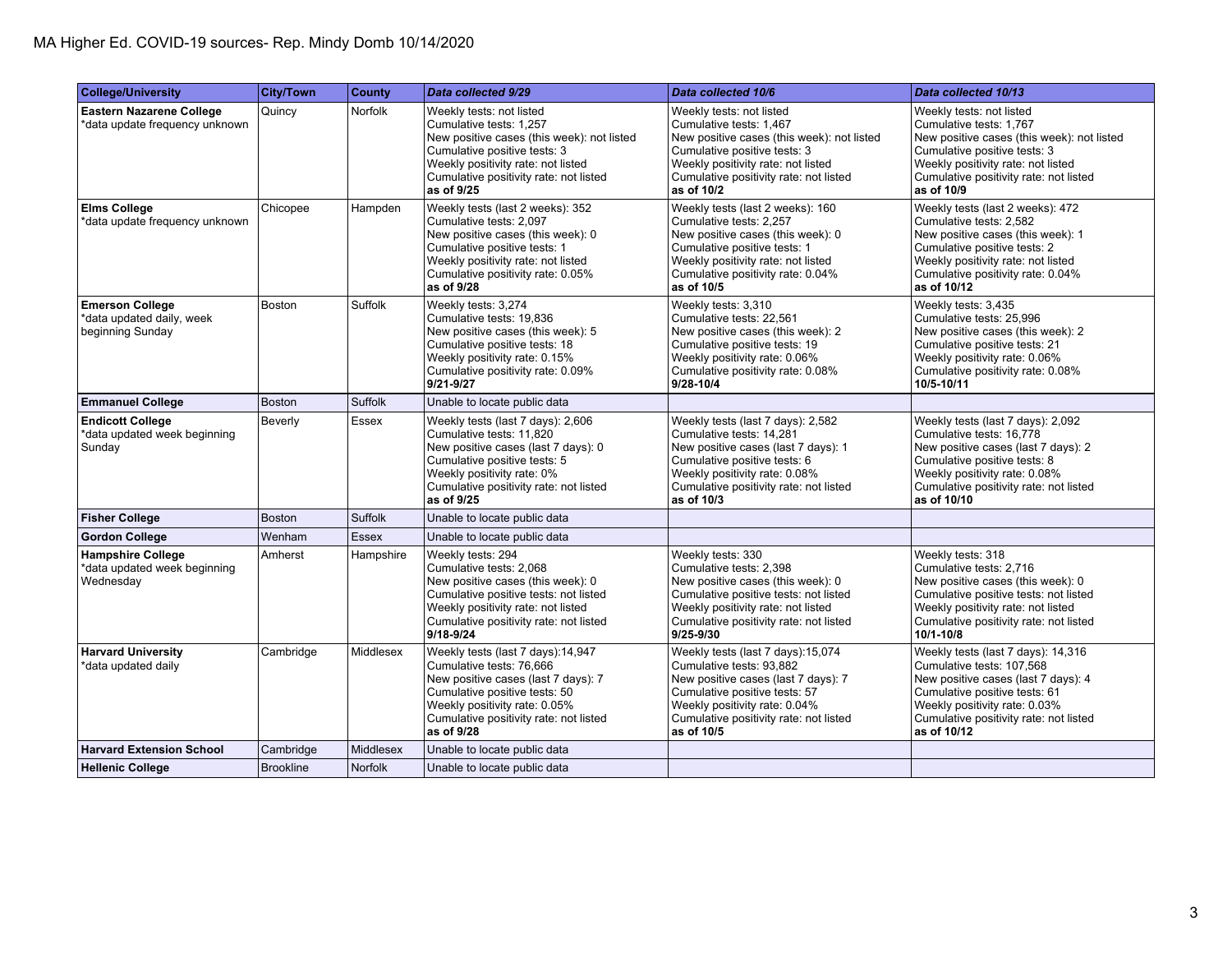| <b>College/University</b>                                                      | <b>City/Town</b>                       | <b>County</b> | Data collected 9/29                                                                                                                                                                                                                     | Data collected 10/6                                                                                                                                                                                                                       | Data collected 10/13                                                                                                                                                                                                                       |
|--------------------------------------------------------------------------------|----------------------------------------|---------------|-----------------------------------------------------------------------------------------------------------------------------------------------------------------------------------------------------------------------------------------|-------------------------------------------------------------------------------------------------------------------------------------------------------------------------------------------------------------------------------------------|--------------------------------------------------------------------------------------------------------------------------------------------------------------------------------------------------------------------------------------------|
| <b>Holy Cross College</b><br>data updated daily*                               | Worcester                              | Worcester     | Weekly tests: 2,107<br>Cumulative tests: 5,895<br>New positive cases (last 7 days): 1<br>Cumulative positive tests: 16<br>Weekly positivity rate: 0.05%<br>Cumulative positivity rate: not listed<br>as of 9/29                         | Weekly tests (last 7 days): 2,108<br>Cumulative tests: 7,596<br>New positive cases (last 7 days): 5<br>Cumulative positive tests: 21<br>Weekly positivity rate: 0.24%<br>Cumulative positivity rate: not listed<br>as of 10/6             | Weekly tests (last 7 days): 1,796<br>Cumulative tests: 9,392<br>New positive cases (last 7 days): 0<br>Cumulative positive tests: 21<br>Weekly positivity rate: 0.05%<br>Cumulative positivity rate: not listed<br>as of 10/13             |
| <b>Laboure College</b>                                                         | <b>Boston</b>                          | Suffolk       | data not collected                                                                                                                                                                                                                      | Weekly tests: not listed<br>Cumulative tests: 1,408<br>New positive cases (this week): 2<br>Cumulative positive tests: 4<br>Weekly positivity rate: not listed<br>Cumulative positivity rate: not listed<br>$9/30 - 10/6$                 | Not updated as of 10/13                                                                                                                                                                                                                    |
| Lasell College<br>*data updated daily                                          | Newton                                 | Middlesex     | Weekly tests (last 7 days): 1,946<br>Cumulative tests: 6,824<br>New positive cases (last 7 days): 0<br>Cumulative positive tests: 4<br>Cumulative positivity rate: 0%<br>Weekly positivity rate (last 7 days): 0%<br>$9/22 - 9/28$      | Weekly tests (last 7 days): 1,892<br>Cumulative tests: 8,716<br>New positive cases (last 7 days): 0<br>Cumulative positive tests: 4<br>Cumulative positivity rate: 0%<br>Weekly positivity rate (last 7 days): 0.04%<br>$9/29 - 10/5$     | Weekly tests (last 7 days): 2,110<br>Cumulative tests: 10,826<br>New positive cases (last 7 days): 1<br>Cumulative positive tests: 5<br>Cumulative positivity rate: 0.05%<br>Weekly positivity rate (last 7 days): 0.06%<br>10/6-10/12     |
| <b>Lesley University</b>                                                       | Cambridge                              | Middlesex     | Unable to locate public data                                                                                                                                                                                                            |                                                                                                                                                                                                                                           |                                                                                                                                                                                                                                            |
| Massachusetts College of<br><b>Pharmacy and Health Sciences</b>                | Boston/Worcest<br>er/Manchester.<br>NΗ | Suffolk       | data not collected                                                                                                                                                                                                                      | Weekly tests: not listed<br>Cumulative tests: 20,178<br>New positive cases (this week): not listed<br>Cumulative positive tests: 16<br>Weekly positivity rate: not listed<br>Cumulative positivity rate: 0.08%<br>as of 10/6              | Not updated as of 10/13                                                                                                                                                                                                                    |
| Massachusetts Institute of<br><b>Technology</b><br>*data updated daily         | Cambridge                              | Middlesex     | Weekly tests (last 7 days): 14,974<br>Cumulative tests: 82,099<br>New positive cases (last 7 days): 5<br>Cumulative positive tests: 34<br>Weekly positivity rate (last 7 days): 0.05%<br>Cumulative positivity rate: 0.4%<br>as of 9/29 | Weekly tests (last 7 days): 14,413<br>Cumulative tests: 97,378<br>New positive cases (last 7 days): 12<br>Cumulative positive tests: 48<br>Weekly positivity rate (last 7 days): 0.08%<br>Cumulative positivity rate: 0.05%<br>as of 10/6 | Weekly tests (last 7 days): 14,731<br>Cumulative tests: 113,857<br>New positive cases (last 7 days): 3<br>Cumulative positive tests: 51<br>Weekly positivity rate (last 7 days): 0.02%<br>Cumulative positivity rate: 0.04%<br>as of 10/13 |
| <b>Merrimack College</b><br>*data updated week beginning<br>Tuesday            | North Andover                          | <b>Essex</b>  | Weekly tests: 4,540<br>Cumulative tests: 21,997<br>New positive cases (this week): 20<br>Cumulative positive tests: 35<br>Cumulative positivity rate: 0.159%<br>Weekly positivity rate: 0.441%<br>as of 9/21                            | Weekly tests: 4,540<br>Cumulative tests: 28,357<br>New positive cases (this week): 65<br>Cumulative positive tests: 100<br>Cumulative positivity rate: 0.351%<br>Weekly positivity rate: 1.006%<br>$9/22 - 9/28$                          | Weekly tests: 4,436<br>Cumulative tests: 32,794<br>New positive cases (this week): 11<br>Cumulative positive tests: 110<br>Cumulative positivity rate: 0.334%<br>Weekly positivity rate: 0.247%<br>$9/29 - 10/5$                           |
| <b>Montserrat College of Art</b><br>*data updated weekly beginning<br>Thursday | Beverly                                | Essex         | Weekly tests: 313<br>Cumulative tests: 768<br>New positive cases (this week): 0<br>Cumulative positive tests: 0<br>Cumulative positivity rate: 0%<br>Weekly positivity rate: 0%<br>as of 9/24                                           | Not updated as of 10/6                                                                                                                                                                                                                    | Not updated as of 10/13                                                                                                                                                                                                                    |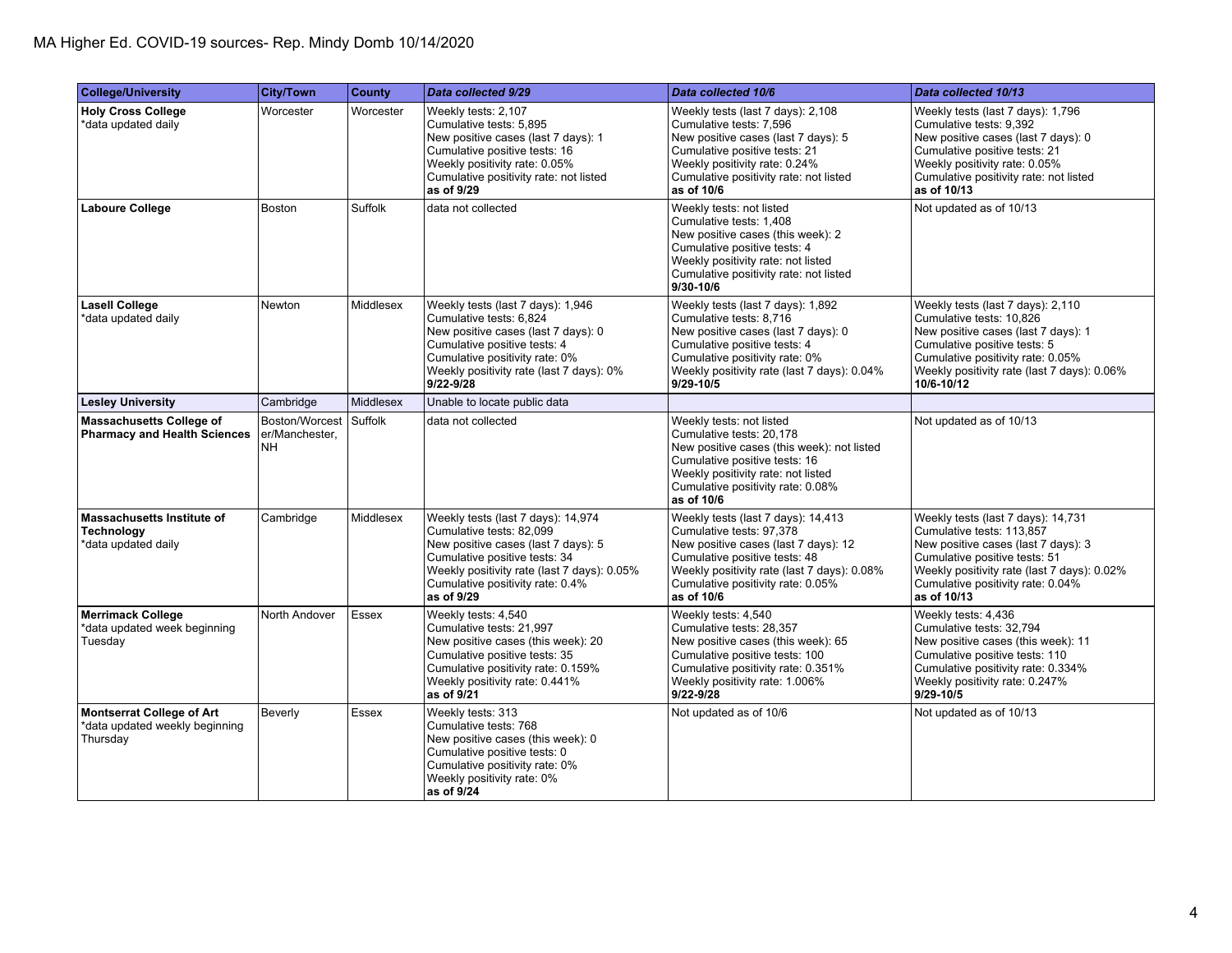| College/University                                                              | <b>City/Town</b> | <b>County</b> | Data collected 9/29                                                                                                                                                                                                                             | Data collected 10/6                                                                                                                                                                                                                              | Data collected 10/13                                                                                                                                                                                                                              |
|---------------------------------------------------------------------------------|------------------|---------------|-------------------------------------------------------------------------------------------------------------------------------------------------------------------------------------------------------------------------------------------------|--------------------------------------------------------------------------------------------------------------------------------------------------------------------------------------------------------------------------------------------------|---------------------------------------------------------------------------------------------------------------------------------------------------------------------------------------------------------------------------------------------------|
| <b>Mount Holyoke College</b><br>*data updated M-F                               | South Hadley     | Hampshire     | data not collected                                                                                                                                                                                                                              | Weekly tests (last 7 days): 710<br>Cumulative tests: 4,832<br>New positive cases (last 7 days): 1<br>Cumulative positive tests: 3<br>Weekly positivity rate (last 7 days): not listed<br>Cumulative positivity rate: not listed<br>as of 10/6    | Weekly tests (last 7 days): 696<br>Cumulative tests: 5,528<br>New positive cases (last 7 days): 0<br>Cumulative positive tests: 3<br>Weekly positivity rate (last 7 days): not listed<br>Cumulative positivity rate: not listed<br>as of 10/13    |
| The New England Conservatory   Boston<br>of Music<br>*data updated on Friday    |                  | Suffolk       | data not collected                                                                                                                                                                                                                              | Weekly tests: 629<br>Cumulative tests: 2,633<br>New positive cases (this week): 2<br>Cumulative positive tests: not listed<br>Weekly positivity rate: 0.318%<br>Cumulative positivity rate: 0.114%<br>$9/25 - 10/1$                              | Weekly tests: 815<br>Cumulative tests: 3,448<br>New positive cases (this week): 0<br>Cumulative positive tests: not listed<br>Weekly positivity rate: 0%<br>Cumulative positivity rate: 0.087%<br>as of 10/9                                      |
| <b>Nichols College</b><br>*data updated weekly beginning<br>Monday              | Dudley           | Worcester     | Weekly tests: 1,890<br>Cumulative tests: not listed<br>New positive cases (this week): 0<br>Cumulative positive tests: not listed<br>Weekly positivity rate: not listed<br>Cumulative positivity rate: not listed<br>as of 9/25                 | Weekly tests: 1,917<br>Cumulative tests: not listed<br>New positive cases (this week): 0<br>Cumulative positive tests: not listed<br>Weekly positivity rate: not listed<br>Cumulative positivity rate: not listed<br>$9/28 - 10/2$               | Weekly tests: 1,958<br>Cumulative tests: 14,281<br>New positive cases (this week): 1<br>Cumulative positive tests: 5<br>Weekly positivity rate: 0.051%<br>Cumulative positivity rate: 0.035%<br>10/5-10/9                                         |
| <b>North Bennet Street School</b>                                               | <b>Boston</b>    | Suffolk       | Unable to locate public data                                                                                                                                                                                                                    |                                                                                                                                                                                                                                                  |                                                                                                                                                                                                                                                   |
| <b>Northeastern University</b><br>*data updated daily, week<br>beginning Sunday | Boston           | Suffolk       | Weekly tests (last 7 days): 35,160<br>Cumulative tests: 170,600<br>New positive cases (last 7 days): 24<br>Cumulative positive tests: 90<br>Weekly positivity rate (last 7 days): 0.07%<br>Cumulative positivity rate: not listed<br>as of 9/27 | Weekly tests (last 7 days): 34,693<br>Cumulative tests: 205,293<br>New positive cases (last 7 days): 15<br>Cumulative positive tests: 105<br>Weekly positivity rate (last 7 days): 0.05%<br>Cumulative positivity rate: not listed<br>as of 10/4 | Weekly tests (last 7 days): 34,175<br>Cumulative tests: 239,712<br>New positive cases (last 7 days): 13<br>Cumulative positive tests: 118<br>Weekly positivity rate (last 7 days): 0.04%<br>Cumulative positivity rate: not listed<br>as of 10/11 |
| <b>Northpoint Bible College</b>                                                 | Haverhill        | <b>Essex</b>  | Unable to locate public data                                                                                                                                                                                                                    |                                                                                                                                                                                                                                                  |                                                                                                                                                                                                                                                   |
| <b>Olin College of Engineering</b><br>*data update frequency unknown            | Needham          | Norfolk       | data not collected                                                                                                                                                                                                                              | Weekly tests (last 2 weeks): not collected<br>Cumulative tests: 1,505<br>New positive cases (last 2 weeks): 0<br>Cumulative positive tests: 1<br>Cumulative positivity rate: 0.1%<br>Weekly positivity rate (last 2 weeks): 0%<br>as of 10/8     | Weekly tests (last 2 weeks): 505<br>Cumulative tests: 1,685<br>New positive cases (last 2 weeks): 0<br>Cumulative positive tests: 1<br>Cumulative positivity rate: 0.1%<br>Weekly positivity rate (last 2 weeks): 0%<br>as of 10/10               |
| <b>Pine Manor College</b>                                                       | Newton           | Middlesex     | Unable to locate public data                                                                                                                                                                                                                    |                                                                                                                                                                                                                                                  |                                                                                                                                                                                                                                                   |
| <b>Quincy College</b>                                                           | Quincy           | Norfolk       | Unable to locate public data                                                                                                                                                                                                                    |                                                                                                                                                                                                                                                  |                                                                                                                                                                                                                                                   |
| <b>Regis College</b><br>*data updated on Wednesday                              | Weston           | Middlesex     | data not collected                                                                                                                                                                                                                              | Weekly tests: 278<br>Cumulative tests: 1,482<br>New positive cases (this week): 1<br>Cumulative positive tests: 1<br>Weekly positivity rate: not listed<br>Cumulative positivity rate: not listed<br>9/24-9/30                                   | Weekly tests: 276<br>Cumulative tests: 1,755<br>New positive cases (this week): 0<br>Cumulative positive tests: 1<br>Weekly positivity rate: not listed<br>Cumulative positivity rate: not listed<br>10/5-10/7                                    |
| <b>Simmons University</b><br>*data updated weekly                               | <b>Boston</b>    | Suffolk       | Weekly tests: 840<br>Cumulative tests: 1,661<br>New positive cases (this week): 0<br>Cumulative positive tests: 0<br>Weekly positivity rate: 0%<br>Cumulative positivity rate: 0%<br>as of 9/24                                                 | Weekly tests: 362<br>Cumulative tests: 2,023<br>New positive cases (this week): 1<br>Cumulative positive tests: 1<br>Weekly positivity rate: not listed<br>Cumulative positivity rate: 0.05%<br>as of 10/1                                       | Weekly tests: 494<br>Cumulative tests: 2.517<br>New positive cases (this week): 1<br>Cumulative positive tests: 2<br>Weekly positivity rate: not listed<br>Cumulative positivity rate: 0.08%<br>as of 10/12                                       |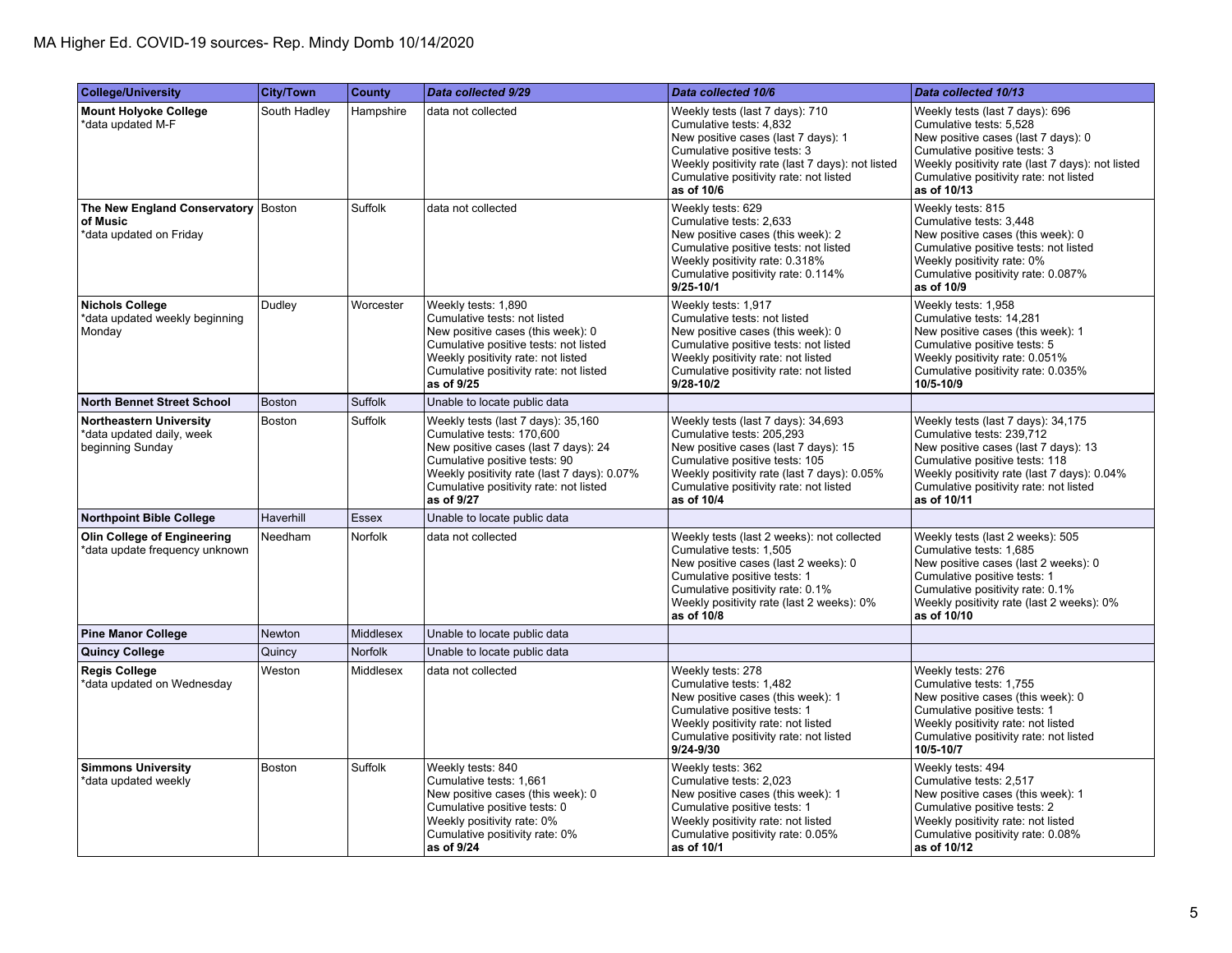| <b>College/University</b>                                                    | <b>City/Town</b> | <b>County</b>  | Data collected 9/29                                                                                                                                                                                                                                           | Data collected 10/6                                                                                                                                                                                                                                           | Data collected 10/13                                                                                                                                                                                                                                            |
|------------------------------------------------------------------------------|------------------|----------------|---------------------------------------------------------------------------------------------------------------------------------------------------------------------------------------------------------------------------------------------------------------|---------------------------------------------------------------------------------------------------------------------------------------------------------------------------------------------------------------------------------------------------------------|-----------------------------------------------------------------------------------------------------------------------------------------------------------------------------------------------------------------------------------------------------------------|
| <b>Smith College</b><br>*data updated twice weekly                           | Northampton      | Hampshire      | Weekly tests: not listed<br>Cumulative tests: 6,615<br>New positive cases (this week): 0<br>Cumulative positive tests: 1<br>Weekly positivity rate: not listed<br>Cumulative positivity rate: not listed<br>as of 9/29                                        | Weekly tests: not listed<br>Cumulative tests: 8,024<br>New positive cases (this week): 1<br>Cumulative positive tests: 2<br>Weekly positivity rate: not listed<br>Cumulative positivity rate: not listed<br>as of 10/6                                        | Weekly tests: not listed<br>Cumulative tests: 9,315<br>New positive cases (this week): 0<br>Cumulative positive tests: 2<br>Weekly positivity rate: not listed<br>Cumulative positivity rate: not listed<br>as of 10/13                                         |
| <b>Springfield College</b><br>*data update frequency unknown                 | Springfield      | Hampden        | Weekly tests: not listed<br>Cumulative tests: 6,782<br>New positive cases: not listed<br>Cumulative positive tests: 3<br>Weekly positivity rate: not listed<br>Cumulative positivity rate: 0.044%<br>as of 9/23                                               | Weekly tests: not listed<br>Cumulative tests: 9,212<br>New positive cases: not listed<br>Cumulative positive tests: 5<br>Weekly positivity rate: not listed<br>Cumulative positivity rate: 0.054%<br>as of 10/2                                               | Weekly tests: not listed<br>Cumulative tests: 11,077<br>New positive cases: not listed<br>Cumulative positive tests: 5<br>Weekly positivity rate: not listed<br>Cumulative positivity rate: 0.045%<br>as of 10/12                                               |
| <b>Stonehill College</b><br>*data updated weekly beginning<br>Monday         | Easton           | <b>Bristol</b> | Weekly tests: 3,297<br>Cumulative tests: 15,966<br>New positive cases (this week): 1<br>Cumulative positive tests: 8<br>Cumulative positivity rate: 0.06%<br>Weekly positivity rate: not listed<br>$9/21 - 9/25$                                              | Weekly tests: 3,297<br>Cumulative tests: 19,200<br>New positive cases (this week): 0<br>Cumulative positive tests: 8<br>Cumulative positivity rate: 0.05%<br>Weekly positivity rate: 0.0%<br>$9/28 - 10/2$                                                    | Weekly tests: 3,261<br>Cumulative tests: 22,467<br>New positive cases (this week): 3<br>Cumulative positive tests: 11<br>Cumulative positivity rate: 0.06%<br>Weekly positivity rate: 0.11%<br>10/5-10/9                                                        |
| <b>Suffolk University</b><br>*data update frequency unknown                  | <b>Boston</b>    | Suffolk        | Weekly tests (last 7 days): 3,009<br>Cumulative tests: 11,802<br>New positive cases (last 7 days): 3<br>Cumulative positive tests: 18<br>Weekly positivity rate (last 7 days): not listed<br>Cumulative positivity rate: 0.153%<br>$9/19 - 9/25$              | Weekly tests (last 7 days): 3,131<br>Cumulative tests: 14,882<br>New positive cases (last 7 days): 2<br>Cumulative positive tests: 20<br>Weekly positivity rate (last 7 days): not listed<br>Cumulative positivity rate: 0.134%<br>as of 10/2                 | Weekly tests (last 7 days): 3,192<br>Cumulative tests: 18,055<br>New positive cases (last 7 days): 1<br>Cumulative positive tests: 21<br>Weekly positivity rate (last 7 days): not listed<br>Cumulative positivity rate: 0.116%<br>as of 10/9                   |
| <b>Tufts University</b><br>data updated daily <sup>*</sup>                   | Medford          | Middlesex      | Weekly tests (last 7 days): 14,281<br>Cumulative tests: 61,388<br>New positive cases (last 7 days): 2<br>Cumulative positive tests: 31<br>Weekly positivity rate (last 7 days): 0.01%<br>Cumulative positivity rate: 0.05%<br>as of 9/26                      | Weekly tests (last 7 days): 14,823<br>Cumulative tests: 76,220<br>New positive cases (last 7 days): 5<br>Cumulative positive tests: 36<br>Weekly positivity rate (last 7 days): 0.03%<br>Cumulative positivity rate: 0.05%<br>as of 10/3                      | Weekly tests (last 7 days): 14,926<br>Cumulative tests: 91,155<br>New positive cases (last 7 days): 2<br>Cumulative positive tests: 38<br>Weekly positivity rate (last 7 days): 0.01%<br>Cumulative positivity rate: 0.04%<br>as of 10/10                       |
| <b>Urban College of Boston</b>                                               | <b>Boston</b>    | <b>Suffolk</b> | Unable to locate public data                                                                                                                                                                                                                                  |                                                                                                                                                                                                                                                               |                                                                                                                                                                                                                                                                 |
| <b>Wellsley College</b><br>*data updated M-F                                 | Wellesley        | <b>Norfolk</b> | Weekly tests (last 7 days): 4,051<br>Cumulative tests (as of 9/27): 14,639<br>New positive cases (last 7 days): 0<br>Cumulative positive tests: 1<br>Weekly positivity rate (last 7 days): not listed<br>Cumulative positivity rate: not listed<br>as of 9/29 | Weekly tests (last 7 days): 4,070<br>Cumulative tests (as of 10/4): 17,440<br>New positive cases (last 7 days): 0<br>Cumulative positive tests: 1<br>Weekly positivity rate (last 7 days): not listed<br>Cumulative positivity rate: not listed<br>as of 10/6 | Weekly tests (last 7 days): 4,062<br>Cumulative tests (as of 10/10): 22,800<br>New positive cases (last 7 days): 1<br>Cumulative positive tests: 2<br>Weekly positivity rate (last 7 days): not listed<br>Cumulative positivity rate: not listed<br>as of 10/13 |
| Wentworth Institute of<br><b>Technology</b><br>data update frequency unknown | <b>Boston</b>    | Suffolk        | Weekly tests (last 7 days): 2,398<br>Cumulative tests: 8,989<br>New positive cases (last 7 days): 4<br>Cumulative positive tests: 10<br>Weekly positivity rate (last 7 days): 0.17%<br>Cumulative positivity rate: not listed<br>as of 9/28                   | Weekly tests (last 7 days): 2,575<br>Cumulative tests: 11,567<br>New positive cases (last 7 days): 2<br>Cumulative positive tests: 12<br>Weekly positivity rate (last 7 days): 0.08%<br>Cumulative positivity rate: not listed<br>as of 10/5                  | Weekly tests (last 7 days): 2,653<br>Cumulative tests: 13,938<br>New positive cases (last 7 days): 1<br>Cumulative positive tests: 13<br>Weekly positivity rate (last 7 days): 0.04%<br>Cumulative positivity rate: not listed<br>as of 10/12                   |